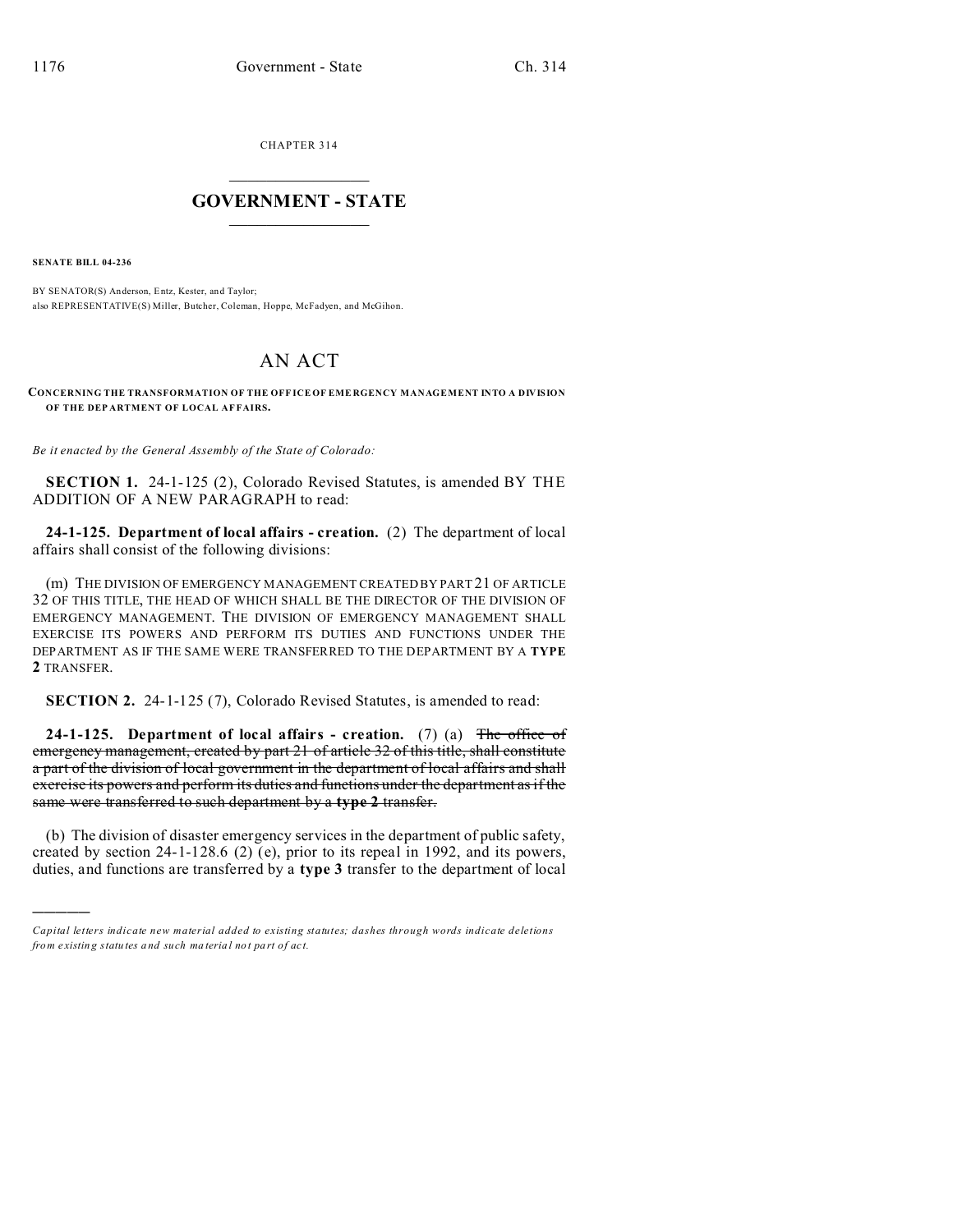affairs and allocated to the office DIVISION of emergency management in the division of local government, pursuant to the provisions of this article, and the division of disaster emergency services in the department of public safety is abolished.

**SECTION 3.** 24-32-113 (1), (3), and (4), Colorado Revised Statutes, are amended to read:

**24-32-113. Transfer of functions and property - contracts - continuation of regulations.** (1) The office DIVISION of emergency management, in the division of local government, as created by section 24-32-2105, shall on and after March 12, 1992, execute, administer, perform, and enforce the rights, powers, duties, functions, and obligations vested in the division of disaster emergency services in the department of public safety prior to March 12, 1992, concerning the duties and functions transferred to the department of local affairs pursuant to the provisions of this article.

(3) Whenever the division of disaster emergency services in the department of public safety is referred to or designated by any contract or other document in connection with the duties and functions transferred to the department of local affairs pursuant to this article, such reference or designation shall be deemed to apply to the office DIVISION of emergency management in the division of local government pursuant to this article. All contracts entered into by the division of disaster emergency services in the department of public safety prior to March 12, 1992, in connection with the duties and functions transferred to the department of local affairs pursuant to this article are hereby validated, with the office DIVISION of emergency management created by this article succeeding to all the rights and obligations of such contracts. Any appropriations of funds from prior fiscal years open to satisfy obligations incurred pursuant to such contracts are hereby transferred and appropriated to the department of local affairs for allocation to the office DIVISION of emergency management for the payment of such obligations.

(4) Any rules and regulations of the division of disaster emergency services in the department of public safety prior to March 12, 1992, concerning the duties and functions transferred to the department of local affairs pursuant to the provisions of this article shall become the rules and regulations of the office DIVISION of emergency management in the division of local government on March 12, 1992. Such rules and regulations shall be deemed to be continuous.

**SECTION 4.** 24-32-2104 (3) (a), (4), and (8) (b) (I) (M), Colorado Revised Statutes, are amended to read:

**24-32-2104. The governor and disaster emergencies.** (3) (a) There is hereby created a governor's disaster emergency council, referred to in this part 21 as the "council", consisting of not less than six nor more than nine members. The attorney general, the adjutant general, and the executive directors of the following departments shall be members: Administration PERSONNEL, transportation, public safety, and natural resources. The additional members, if any, shall be appointed by the governor from among the executive directors of the other departments. The governor shall serve as chairman CHAIRPERSON of the council, and a majority shall constitute a quorum. The council shall meet at the call of the governor and shall advise the governor and the director of the office DIVISION of emergency management on all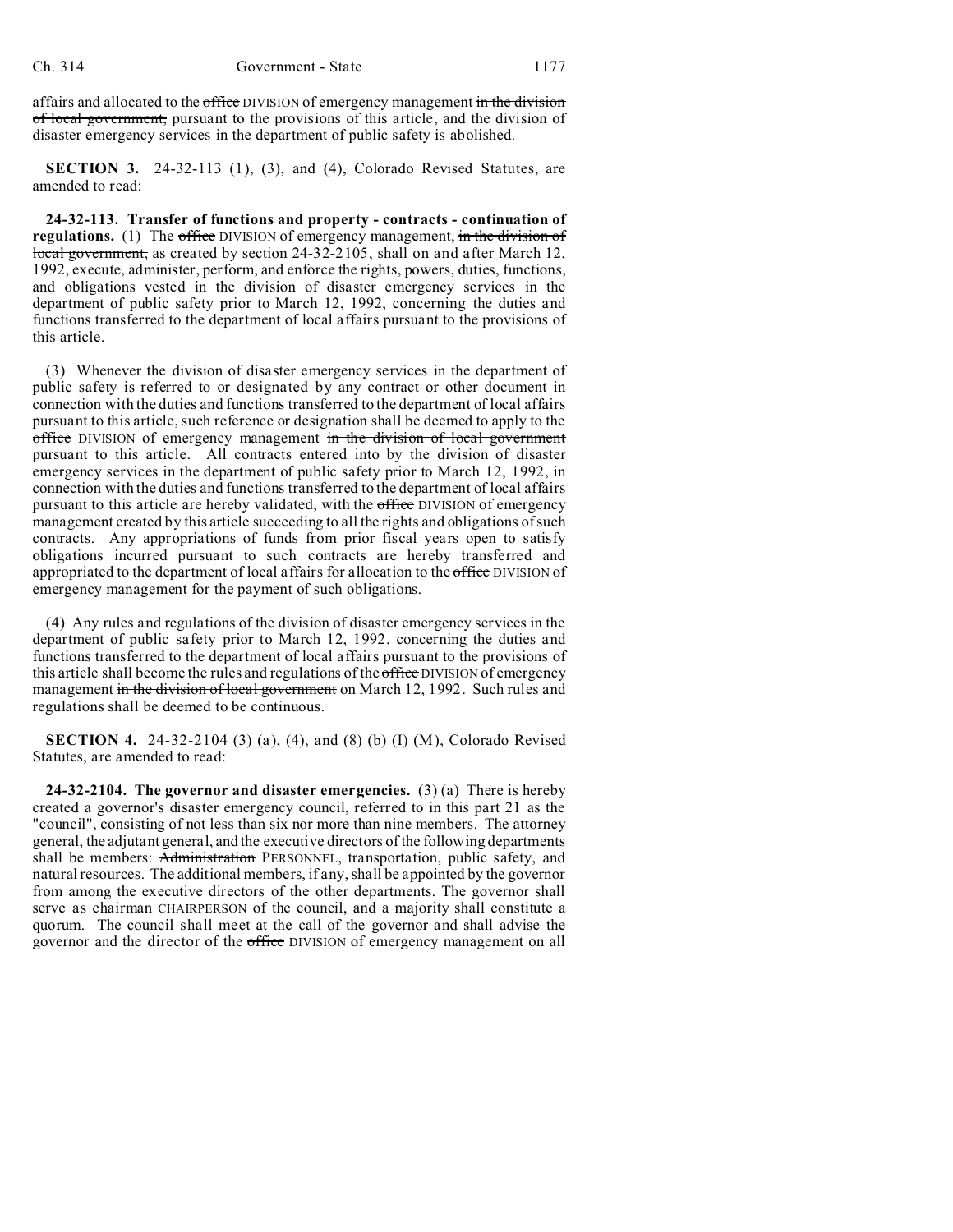1178 Government - State Ch. 314

matters pertaining to the declaration of disasters and the disaster response and recovery activities of the state government; except that nothing in the duties of the council shall be construed to limit the authority of the governor to act without the advice of the council when the situation calls for prompt and timely action when disaster threatens or exists.

(4) A disaster emergency shall be declared by executive order or proclamation of the governor if the governor finds a disaster has occurred or that this occurrence or the threat thereof is imminent. The state of disaster emergency shall continue until the governor finds that the threat of danger has passed or that the disaster has been dealt with to the extent that emergency conditions no longer exist and the governor terminates the state of disaster emergency by executive order or proclamation, but no state of disaster emergency may continue for longer than thirty days unless renewed by the governor. The general assembly, by joint resolution, may terminate a state of disaster emergency at any time. Thereupon, the governor shall issue an executive order or proclamation ending the state of disaster emergency. All executive orders or proclamations issued under this subsection (4) shall indicate the nature of the disaster, the area threatened, and the conditions which have brought it about or which make possible termination of the state of disaster emergency. An executive order or proclamation shall be disseminated promptly by means calculated to bring its contents to the attention of the general public and, unless the circumstances attendant upon the disaster prevent or impede, shall be promptly filed with the office DIVISION of emergency management, the secretary of state, and the county clerk and recorder and disaster agencies in the area to which it applies.

(8) (b) (I) State members of the committee shall include the following:

(M) The director of the office DIVISION of emergency management.

**SECTION 5.** 24-32-2105 (1), (3), (4), and (5) and the introductory portion to 24-32-2105 (6), Colorado Revised Statutes, are amended, and the said 24-32-2105 is further amended BY THE ADDITION OF A NEW SUBSECTION, to read:

**24-32-2105. Division of emergency management.** (1) (a) There is hereby created in the division of local government DEPARTMENT OF LOCAL AFFAIRS the office DIVISION of emergency management, referred to in this part 21 as the "office" "DIVISION". Pursuant to section 13 of article XII of the state constitution, the executive director shall appoint a director, referred to in this part 21 as the "director", as head of the office DIVISION.

(b) The office DIVISION of emergency management and the office of the director shall exercise their powers and perform their duties and functions under the department of local affairs and the executive director as IF THE SAME WERE transferred to the department by a **type 2** transfer, as such transfer is defined in the "Administrative Organization Act of 1968", article 1 of this title.

(3) The office DIVISION shall take part in the development and revision of local and interjurisdictional disaster plans prepared under section 24-32-2107. To this end the office DIVISION shall employ or otherwise secure the services of professional and technical personnel capable of providing expert assistance to political subdivisions, their disaster agencies, and interjurisdictional planning and disaster agencies. Such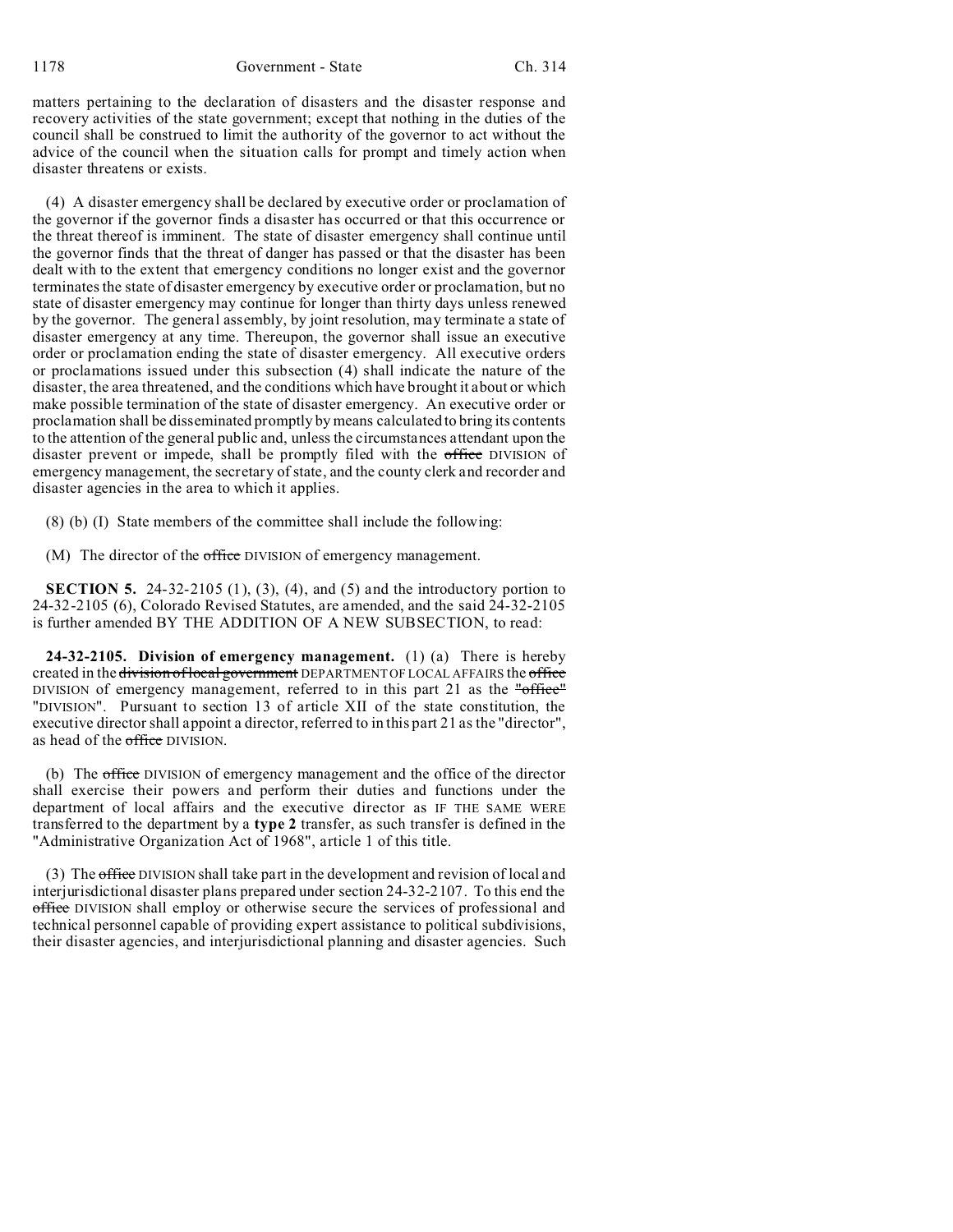personnel shall consult with political subdivisions and disaster agencies and shall make field examinations.

(4) In preparing and revising the state disaster plan, the  $\sigma$  effice DIVISION may seek the advice and assistance of local government, business, labor, industry, agriculture, civic and volunteer organizations, and community leaders.

(5) The state disaster plan or any part thereof may be incorporated in regulations of the office DIVISION or executive orders which THAT have the force and effect of law.

(6) The office DIVISION may do all things necessary for the implementation of this part 21, including but not limited to:

(7) WHENEVER THE OFFICE OF EMERGENCY MANAGEMENT IS REFERRED TO OR DESIGNATED BY ANY CONTRACT OR OTHER DOCUMENT, SUCH REFERENCE OR DESIGNATION SHALL BE DEEMED TO APPLY TO THE DIVISION OF EMERGENCY **MANAGEMENT.** 

**SECTION 6.** 24-32-2202 (1) and (3), Colorado Revised Statutes, are amended to read:

**24-32-2202. Definitions.** As used in this part 22, unless the context otherwise requires:

(1) "Accredited local organization for civil defense" means a local organization for civil defense which THAT is certified by the office DIVISION of emergency management as conforming with the "Plan and Program for the Civil Defense of this State" prepared by the governor of Colorado or under the governor's direction. A local organization for civil defense remains accredited only while the certificate of the Colorado state civil defense agency is in effect and is not revoked.

(3) "Civil defense worker" means any natural person who is registered with the office DIVISION of emergency management or with a local organization for civil defense for the purpose of engaging in civil defense service pursuant to the provisions of this part 22 without pay or other consideration or is a physician, health care provider, public health worker, or emergency medical service provider who is ordered by the governor or a member of the disaster emergency forces of this state to provide specific medical or public health services during and related to an emergency epidemic and who complies with such an order without pay or other consideration.

**SECTION 7.** 24-32-2203, Colorado Revised Statutes, is amended to read:

**24-32-2203. Compensation for injury limited.** Except as provided in this part 22, a civil defense worker and such civil defense worker's dependents shall have no right to receive compensation from the state, from the office DIVISION of emergency management, from the local organization for civil defense with which such civil defense worker is registered, or from the county or city which has empowered the local organization for civil defense to register such civil defense worker and direct such civil defense worker's activities for an injury arising out of and occurring in the course of such civil defense worker's activities as a civil defense worker.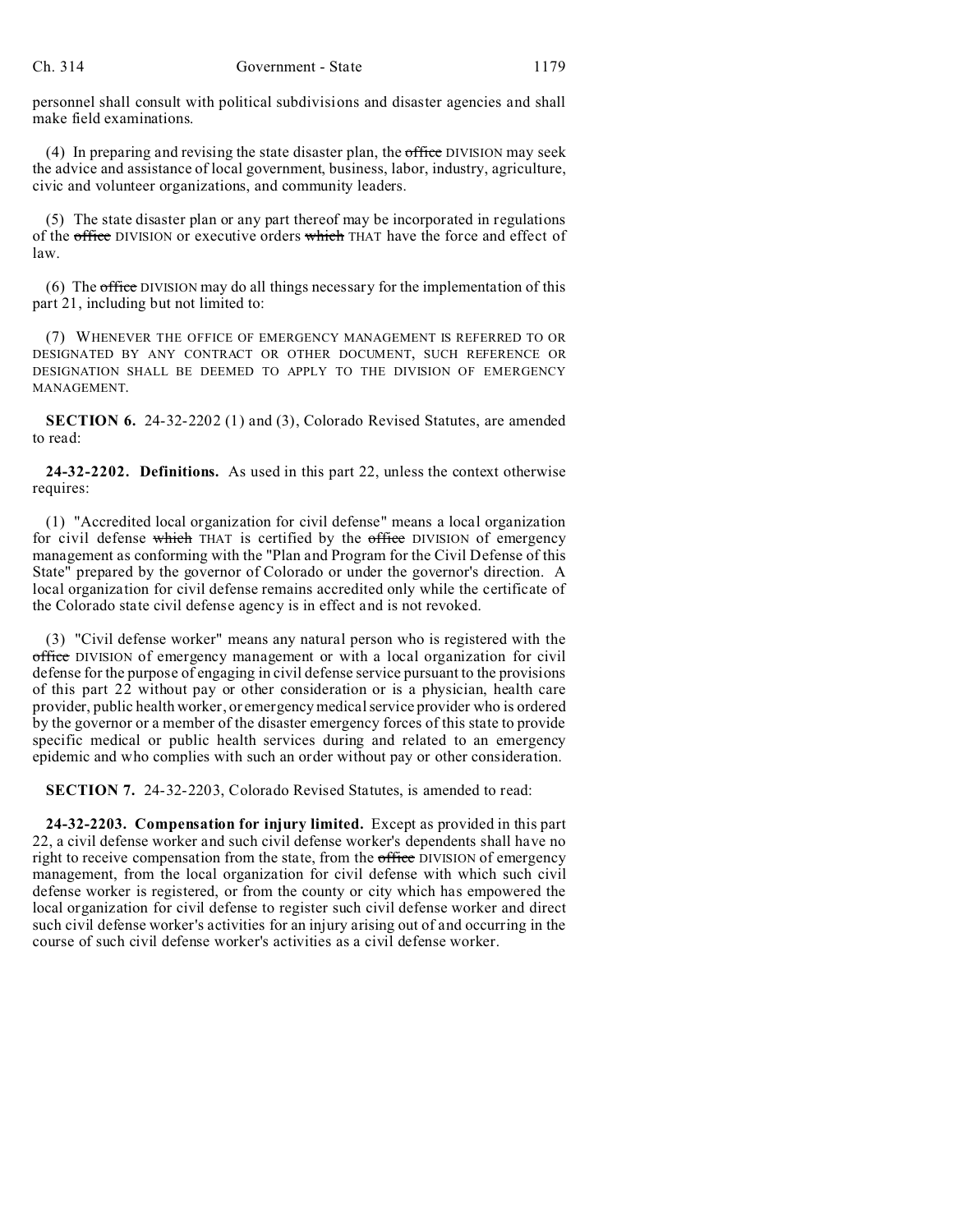## **SECTION 8.** 24-32-2204, Colorado Revised Statutes, is amended to read:

**24-32-2204. Compensation provided is exclusive.** Compensation provided by this part 22, as limited by the provisions of this part 22, is the exclusive remedy of a civil defense worker or such civil defense worker's dependents for injury or death arising out of and in the course of such civil defense worker's activities as a civil defense worker as against the state, the office DIVISION of emergency management, the local organization for civil defense with which such civil defense worker is registered, and the county or city which THAT has empowered the local organization for civil defense to register such civil defense worker and direct such civil defense worker's activities. Liability for the compensation provided by this part 22, as limited by the provisions of this part 22, is in lieu of any other liability whatsoever to a civil defense worker or such civil defense worker's dependents or any other person on the part of the state, the office DIVISION of emergency management, the local organization for civil defense with which the civil defense worker is registered, and the county or city which THAT has empowered the local organization for civil defense to register such civil defense worker and direct such civil defense worker's activities for injury or death arising out of and in the course of such civil defense worker's activities as a civil defense worker.

**SECTION 9.** 24-32-2209, Colorado Revised Statutes, is amended to read:

**24-32-2209. Agreement for disposition of claims.** The office DIVISION of emergency management and Pinnacol Assurance shall enter into an agreement requiring Pinnacol Assurance, as adjusting agent, to adjust and dispose of claims and furnish compensation to civil defense workers and their dependents. The agreement shall authorize Pinnacol Assurance to make all expenditures, including payments to claimants for compensation or for the adjustment or settlement of claims. Nothing in this part 22 shall be construed to mean that Pinnacol Assurance or its officers or agents have the final decision with respect to the compensability of any case or the amount of compensation or benefits due. Any civil defense worker or such civil defense worker's dependents shall have the same right to hearings before the division of labor in the department of labor and employment and its referees and to appeal from awards of said division and referees to the industrial claim appeals panel and to the courts as is provided in the hearing and review procedures of the "Workers' Compensation Act of Colorado" found in article 43 of title 8, C.R.S., subject to the limitations prescribed in this part 22.

**SECTION 10.** 24-32-2210, Colorado Revised Statutes, is amended to read:

**24-32-2210. Reimbursement of fund.** The agreement shall provide that Pinnacol Assurance shall be reimbursed for the expenditures made as adjusting agent and for the cost of services rendered, which reimbursement shall be made out of moneys appropriated for the purpose of furnishing compensation to civil defense workers. The reimbursement for cost of services rendered shall not exceed twelve and one-half percent of the total expenditures for medical and dental treatment and disability and death payments made by Pinnacol Assurance in the adjustment of claims arising under this part 22. The agreement shall provide for the setting up of bookkeeping reserves in order that provisions may be made for the reimbursement of Pinnacol Assurance and that liability for the payment or furnishing of compensation may be determined. The agreement shall also provide that Pinnacol Assurance shall be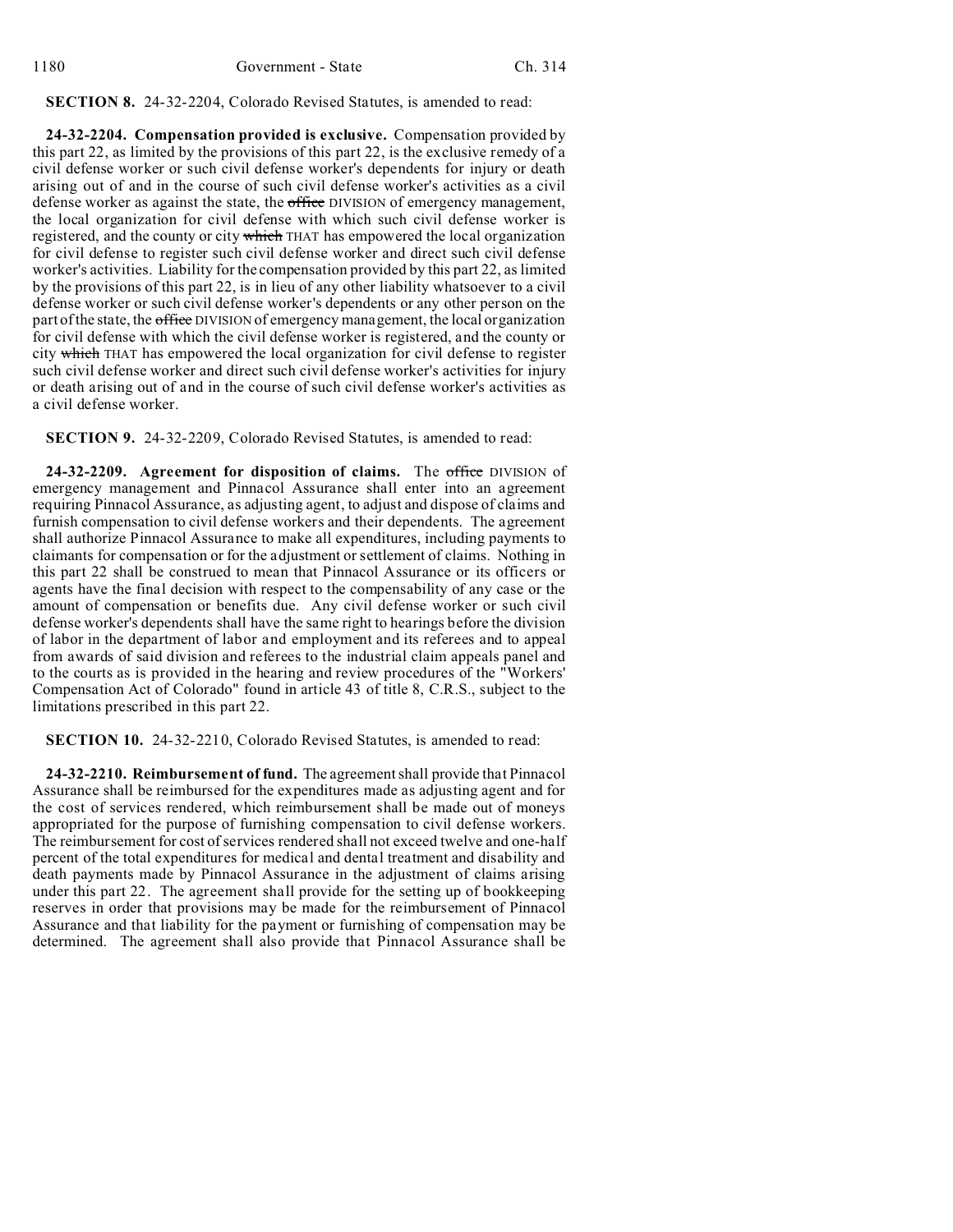notified promptly by the office DIVISION of emergency management when a local organization for civil defense is certified as an accredited local organization for civil defense and when the certification is revoked.

**SECTION 11.** 24-32-2212, Colorado Revised Statutes, is amended to read:

**24-32-2212. Other provisions of agreement.** The agreement may also contain any other provision not inconsistent with this part 22 deemed necessary by the office DIVISION of emergency management and Pinnacol Assurance for the furnishing of compensation to civil defense workers and their dependents in accordance with the provisions of this part 22 and the serving by Pinnacol Assurance as adjusting agent. The agreement may be modified by action of the office DIVISION of emergency management and Pinnacol Assurance.

**SECTION 12.** 24-32-2213, Colorado Revised Statutes, is amended to read:

**24-32-2213. Power of recovery - use of recovered amounts.** Pinnacol Assurance may, in its own name or in the name of the office DIVISION of emergency management, or both, do any and all things necessary to recover on behalf of the office DIVISION of emergency management any and all amounts that an employer or insurance carrier might recover under the provisions of section 8-41-203, C.R.S. All amounts so recovered shall be used for the furnishing of compensation benefits, and the agreement shall provide for the reimbursing of the Pinnacol Assurance fund for expenses incurred in recovering such amounts and the manner in which such amounts shall be applied to the furnishing of compensation.

**SECTION 13.** 24-32-2215, Colorado Revised Statutes, is amended to read:

**24-32-2215. State medical aid denied - when.** If, in addition to monetary assistance, benefits, or other temporary or permanent relief, the United States government or any agent thereof furnishes medical, surgical, or hospital treatment or any combination thereof to an injured civil defense worker, such civil defense worker has no right to receive similar medical, surgical, or hospital treatment as provided in this part 22; except that Pinnacol Assurance, as adjusting agent of the office DIVISION of emergency management, may furnish medical, surgical, or hospital treatment as part of the compensation provided under the provisions of this part 22.

**SECTION 14.** 24-32-2216, Colorado Revised Statutes, is amended to read:

**24-32-2216. Medical benefits as part of compensation.** If, in addition to monetary assistance, benefits, or other temporary or permanent relief, the United States government or any agent thereof will reimburse a civil defense worker or such civil defense worker's dependents for medical, surgical, or hospital treatment or any combination thereof furnished to such injured civil defense worker, the civil defense worker has no right to receive similar medical, surgical, or hospital treatment as provided in this part 22; except that Pinnacol Assurance, as adjusting agent of the office DIVISION of emergency management, may furnish medical, surgical, or hospital treatment as part of the compensation provided under the provisions of this part 22 and apply to the United States government or its agent for the reimbursement that will be made to the civil defense worker or such civil defense worker's dependents. As a condition to the furnishing of such medical, surgical, or hospital treatment, Pinnacol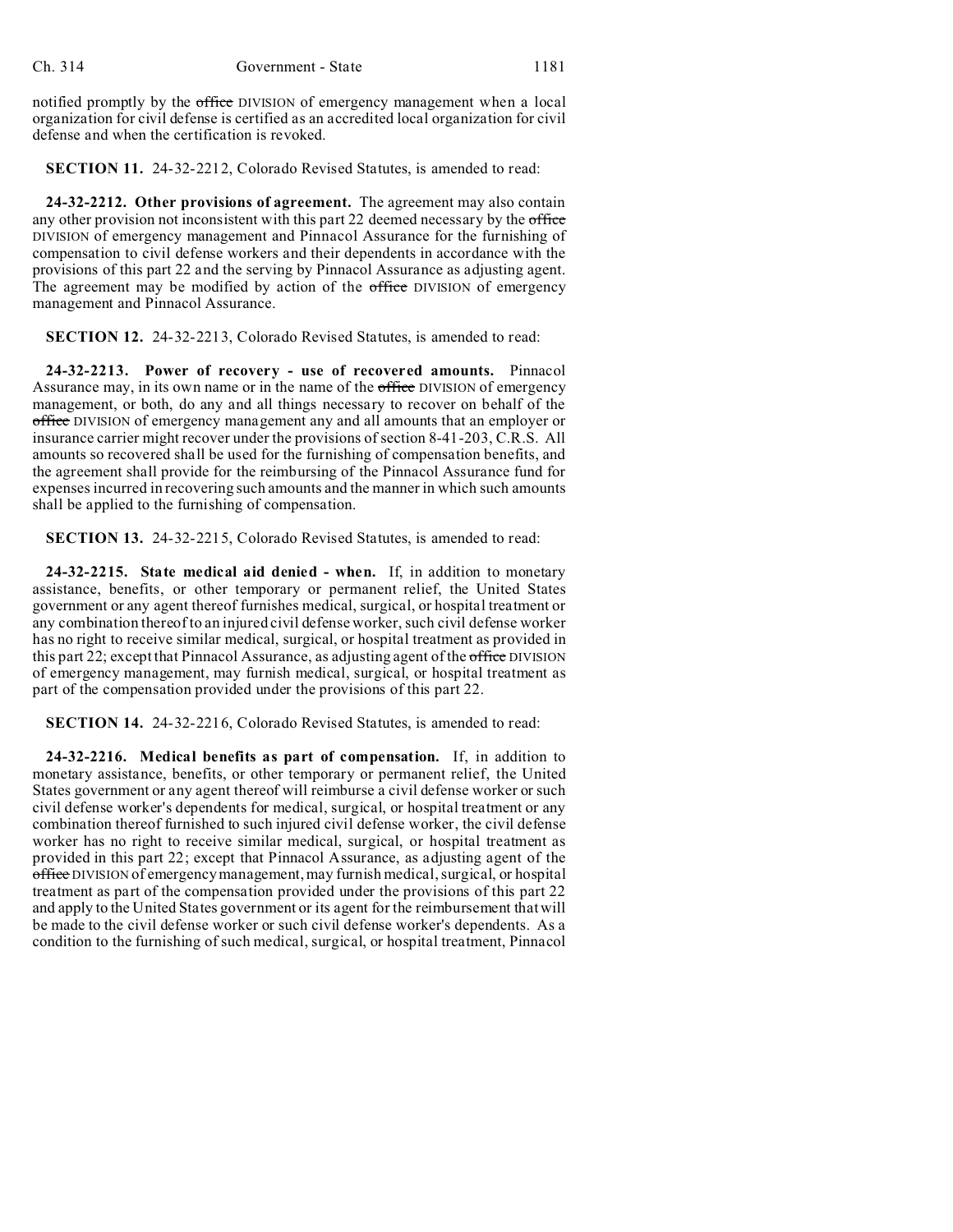Assurance shall require the civil defense worker and such civil defense worker's dependents to assign to the state of Colorado, for the purpose of reimbursing for any medical, surgical, or hospital treatment furnished or to be furnished by the state, any privilege or right the civil defense worker or such civil defense worker's dependents may have to reimbursement from the United States government or any agent thereof.

**SECTION 15.** 24-32-2218, Colorado Revised Statutes, is amended to read:

**24-32-2218. Classes of workers - registration - duties.** The office DIVISION of emergency management shall establish by rule and regulation various classes of civil defense workers and the scope of the duties of each class. The office DIVISION of emergency management shall also adopt rules and regulations prescribing the manner in which civil defense workers of each class are to be registered. All such rules and regulations shall be designed to facilitate the paying of workers' compensation.

**SECTION 16.** 24-32-2219, Colorado Revised Statutes, is amended to read:

**24-32-2219. Accrediting local organization.** Any local organization for civil defense which THAT both agrees to follow the rules and regulations established by the office DIVISION of emergency management pursuant to the provisions of this part 22 and substantially complies with such rules and regulations shall be certified by the office DIVISION of emergency management. Upon making the certification, not before, the local organization for civil defense becomes an accredited local organization for civil defense.

**SECTION 17.** 24-32-2220, Colorado Revised Statutes, is amended to read:

**24-32-2220. Accredited status lost - when.** If an accredited local organization for civil defense fails to comply with the rules and regulations of the office DIVISION of emergency management in any material degree, the office DIVISION of emergency management may revoke the certification, and upon the act of revocation the local organization for civil defense shall lose its accredited status. It may again become an accredited local organization for civil defense in the same manner as is provided for a local organization for civil defense which THAT has not had its certificate revoked.

**SECTION 18.** 24-32-2603 (1) (a), Colorado Revised Statutes, is amended to read:

**24-32-2603. Colorado emergency planning commission - creation - duties.** (1) (a) There is hereby created in the department of local affairs the Colorado emergency planning commission, which shall exercise its powers and perform its duties and functions under the department of local affairs as if the same were transferred to the department by a type 2 transfer; except that the commission shall have full authority to promulgate rules and regulations related to the administration of this part 26. The commission shall consist of twelve members. Five of the twelve members shall be the following representatives of state government or their designees: The director of the division of fire safety in the office of preparedness, security, and fire safety in the department of public safety, the director of the division of local government in the department of local affairs, the director of the office